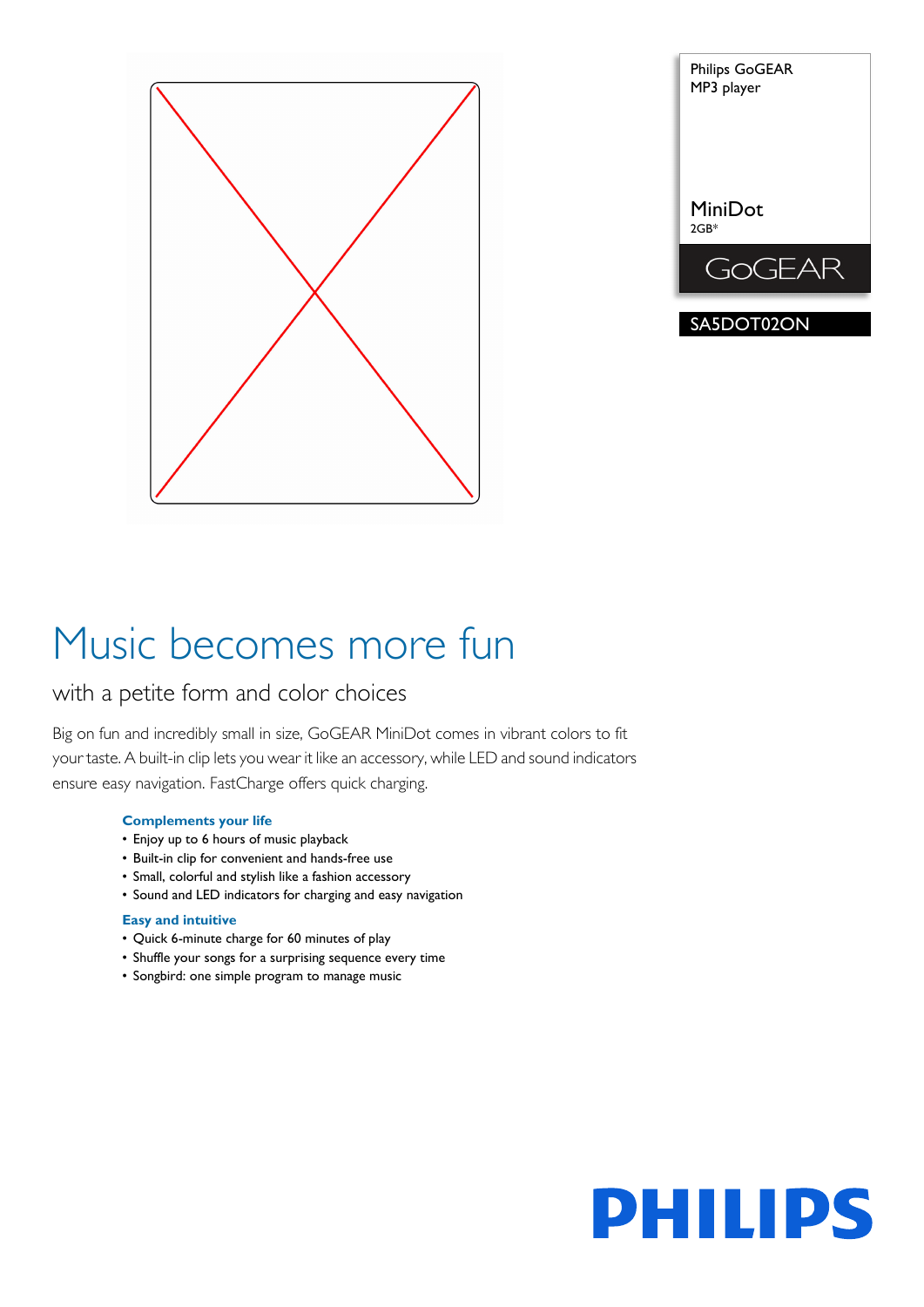# SA5DOT02ON/97

MP3 player MiniDot 2GB<sup>\*</sup>

# **Highlights**

### **Small, colorful and stylish**

Flaunt your GoGEAR players and simply bring out the best in your music. The MP3 player is small, round and chic – much as its name implies. It is equipped with a built-in clip and comes in a range of exciting colors. It can be worn on your bag or clothes, like a fashion accessory, all ready to be called upon when needed.

# **Built-in clip**

Nothing should get in the way of you. Thanks to the lightweight design and sturdy built-in clip, your GoGEAR players is cleverly designed to be clipped onto your attire securely and stylishly, making it your perfect companion onthe-go.

# **Up to 6-hour music playback**



Jive to endless hits with your GoGEAR player. A compact rechargeable battery is built in for

long-lasting power. Up to 6 hours of continuous music playback can be enjoyed with a single charge. Just connect the player via Direct USB to your computer to charge, without the need for any cables. It's really that simple.

# **Fast charging (60 mins)**



Sometimes, you just need your GoGEAR player to take you from home to office and back again or for a short run – but you forgot to charge it last night. Say goodbye to frustration and boring, silent journeys with Fast Charge. Philips' smart and convenient solution lets you plug your GoGEAR to your PC or USB charger for just 6 minutes and in return, you get a whopping 60 minutes of audio playback! Fast Charge works by relying on much higher current levels to give your lithium-ion battery the power it needs to tide you over in a jiffy … and keep the music going.

#### **Shuffle your songs**

Shuffle your songs for a surprising sequence every time

### **Songbird**

Songbird: one simple program to manage music